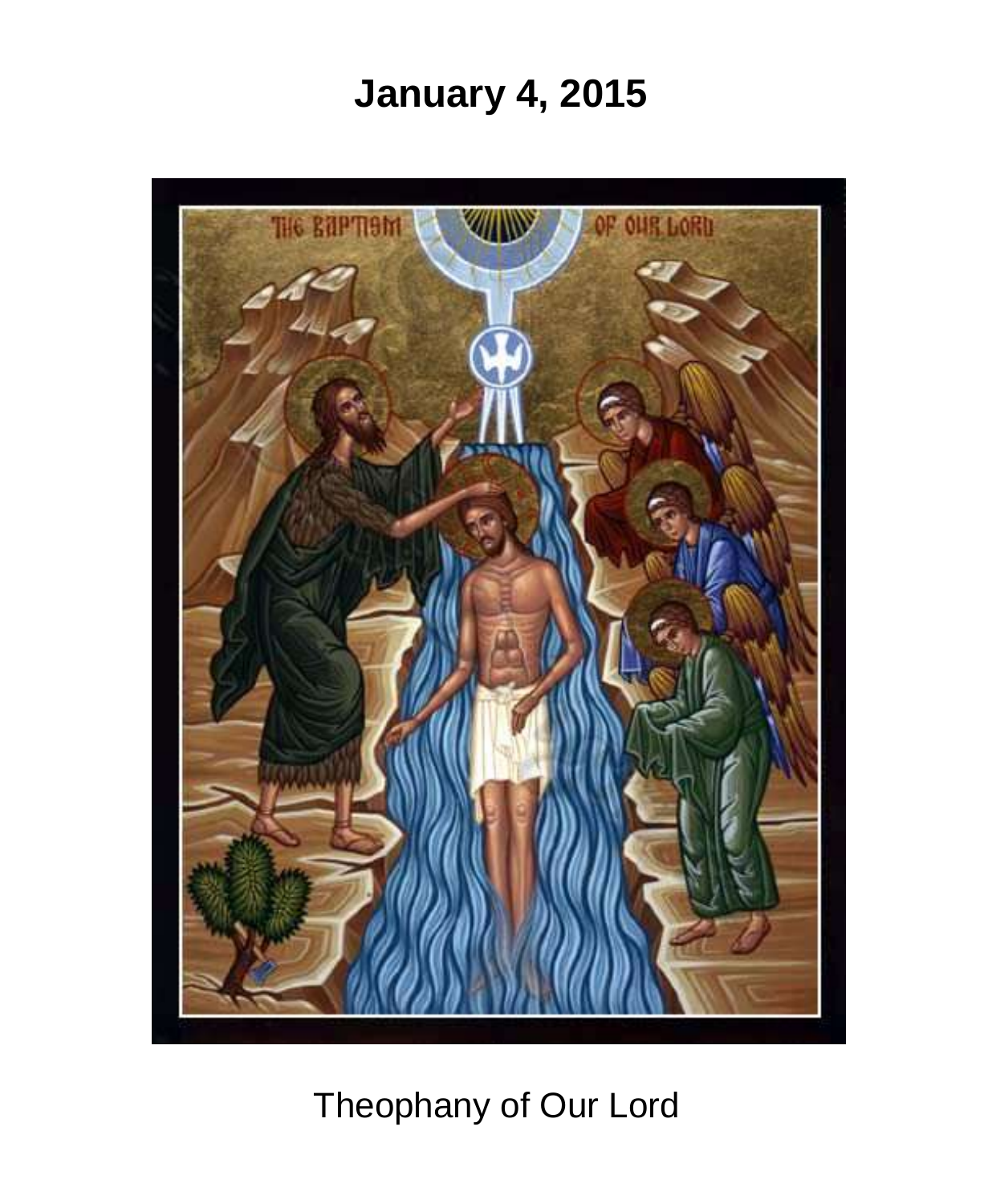

Our Lady of Perpetual Help Byzantine Catholic Church **1837 Alvarado Dr. NE Albuquerque New Mexico 87110 Office: 256-1539 FAX: 256-1787 www.olphnm.org**

**Father Brian Escobedo, Pastor Rectory: 268-2877 [pastorolph@yahoo.com](mailto:pastorolph@yahoo.com)**

#### **SCHEDULE:**

**Sunday:** Rosary 9:00 am Third Hour 9:30 am Divine Liturgy 10 am

**Saturday:** Vesperal Divine Liturgy 6:00 pm

**Weekday:** Wednesday Divine Liturgy, 7 pm Friday Divine Liturgy, 12 noon

**Perpetual Help Moleben** Wednesday 6:30 pm

**Holy Days of Obligation Check the bulletin or call the office**

**OFFICE HOURS:** Monday - Friday: 10 am – 4 pm Thursday & Evenings by appointment.

**Parish Advisory Board Members:** Dorothy Curl, Dave Dark, Lubomyra Kmetyk, Brian Fitzpatrick, Harry DeLap

**Parish Finance Council Members:** Matthew Blain & Eva Schuler

**Father Christopher Zugger (retired) Phone: 256-1787 [Frchris.zugger@gmail.com](mailto:Frchris.zugger@gmail.com) www.frchriszugger.com**

**Confession Schedule (Mystery of Reconciliation):** 9:30-9:50 am on Sundays, after weekday Liturgies, or by appointment with Father

**Mysteries of Baptism/Chrismation/Eucharist:** Must be arranged three months in advance. (Pre-Jordan requirement)

**Mystery of Crowning (Matrimony):** Must be arranged six months in advance (Pre-Cana requirement)

**Anointing of the Sick** on Sundays before hospitalization *For emergencies, call immediately.*

**Eastern Christian Formation Program**: All grades meet every Sunday after Liturgy for 45 minutes

**Theosis:** 2<sup>nd</sup> & 4<sup>th</sup> Thursday 6 pm Potluck Dinner 7 pm Bible Study

**Knights of Columbus** meet the first Monday of the month at 7:00 pm

Welcome to our Church! If you are looking for a spiritual home, contact Father Brian or the office staff for more information. God bless you.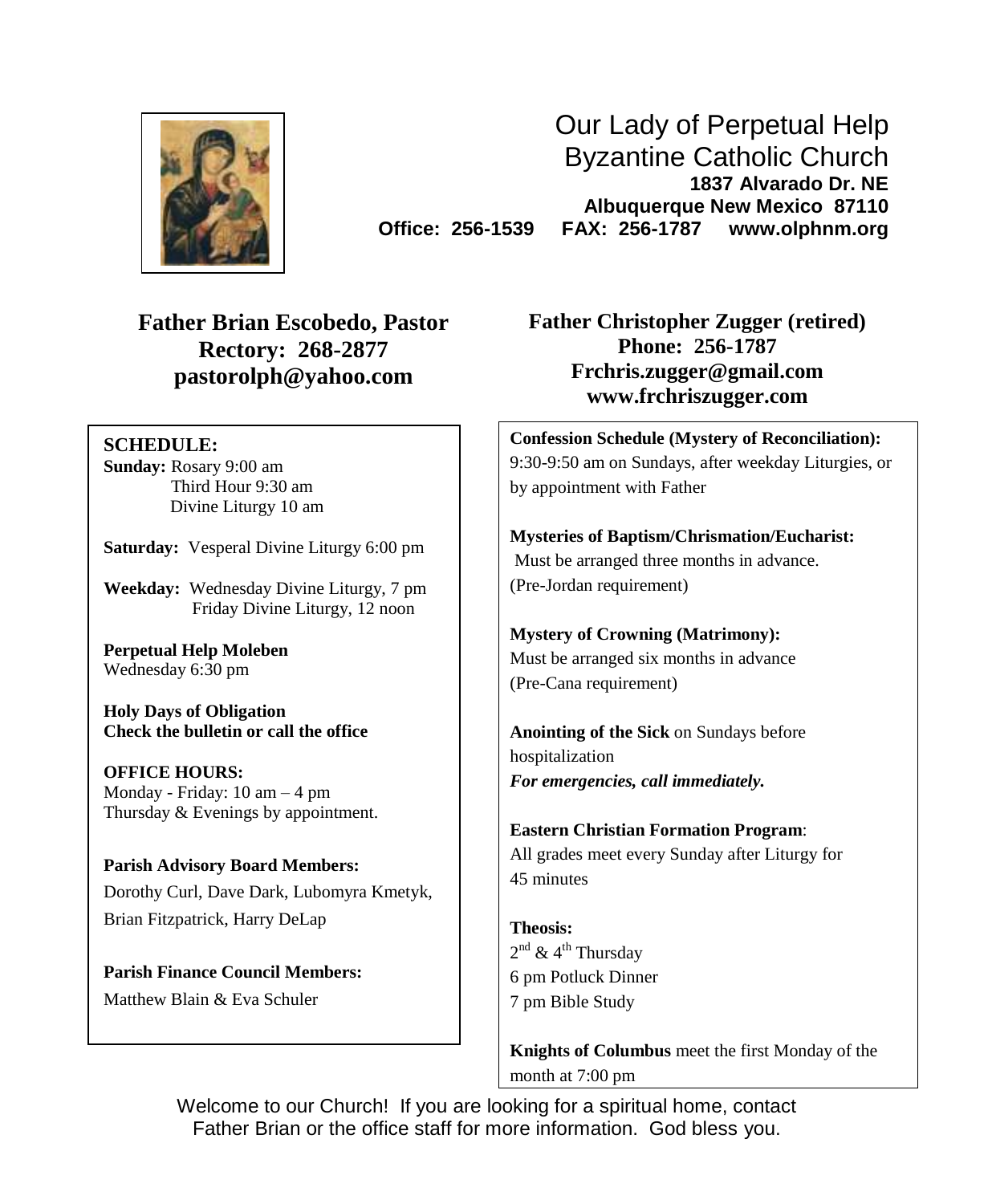# January 4, 2015 Sunday Before Theophany Epistle: 2 Timothy 4:5-8; Gospel: Mark 1:1-8

| Today                          | $9:30$ am<br>$9:30 - 9:50$ am<br>10:00 am<br>Eternal Lamp:                  | Third Hour<br>Confessions<br>Divine Liturgy for the People of the Parish<br>Fr. Chris: +Mary Ann Smith by husband Roy<br>Knights of Columbus Corporate Communion<br>Birthday blessings for Amanda Lowe by Pam Pettit<br><b>Canned goods collection for Franciscan Friars</b> |
|--------------------------------|-----------------------------------------------------------------------------|------------------------------------------------------------------------------------------------------------------------------------------------------------------------------------------------------------------------------------------------------------------------------|
| Monday<br>Jan. 5               | $6:00 \text{ pm}$                                                           | Vigil of Theophany/ STRICT FAST DAY: no meat or dairy products<br>Epistle: 1 Corinthians 9:19-27; Gospel: Mark 1:1-8<br>Vesperal Liturgy & Blessing of Water                                                                                                                 |
| <b>Tuesday</b><br>Jan. 6       | 12 noon                                                                     | Theophany of Our Lord/Holy Day of Obligation<br>Epistle: Titus 2:11-14 & 3:4-7; Gospel: Matthew 3:13-17<br>Divine Liturgy<br>Fr. Chris: Intention of George and Anna Yacik and Family                                                                                        |
| Wednesday<br>Jan. 7            | <b>Synaxis of John the Baptist</b><br>$6:30$ pm<br>$7:00$ pm                | Epistle: Acts 19:1-8; Gospel: John 1:29-34<br><b>OLPH Devotions</b><br>Divine Liturgy                                                                                                                                                                                        |
| Thursday<br>Jan. 8             | $6:00$ pm<br>$7:00 - 8:30$ pm                                               | George, Dominica & Emilian Venerables<br>Epistle: James 1:19-27; Gospel: Mark 10:17-27<br>Pot Luck dinner<br><b>THEOSIS Bible Study</b>                                                                                                                                      |
| Friday<br>Jan. 9<br>Abstinence | <b>Polyecut Martyr</b><br>12 noon                                           | Epistle: James 2:1-13; Gospel: Mark 10:23-32<br>Divine Liturgy<br>Fr. Chris: +Mary Ann Smith by husband Roy                                                                                                                                                                  |
| Jan 10                         | <b>Saturday Saturday after Theophany</b>                                    | Epistle: Ephesians 6:10-17; Gospel: Matthew 4:1-11                                                                                                                                                                                                                           |
| Sunday<br>Jan. 11              | <b>Sunday After Theophany</b><br>$9:30$ am<br>9:30-9:50 am<br>Eternal Lamp: | Epistle: Ephesians 4:7-13; Gospel: Matthew 4:12-17<br>Third Hour<br>Confessions<br>10:00 am Divine Liturgy for the People of the Parish<br>Fr. Chris: +Mary Ann Smith by husband Roy<br>Open                                                                                 |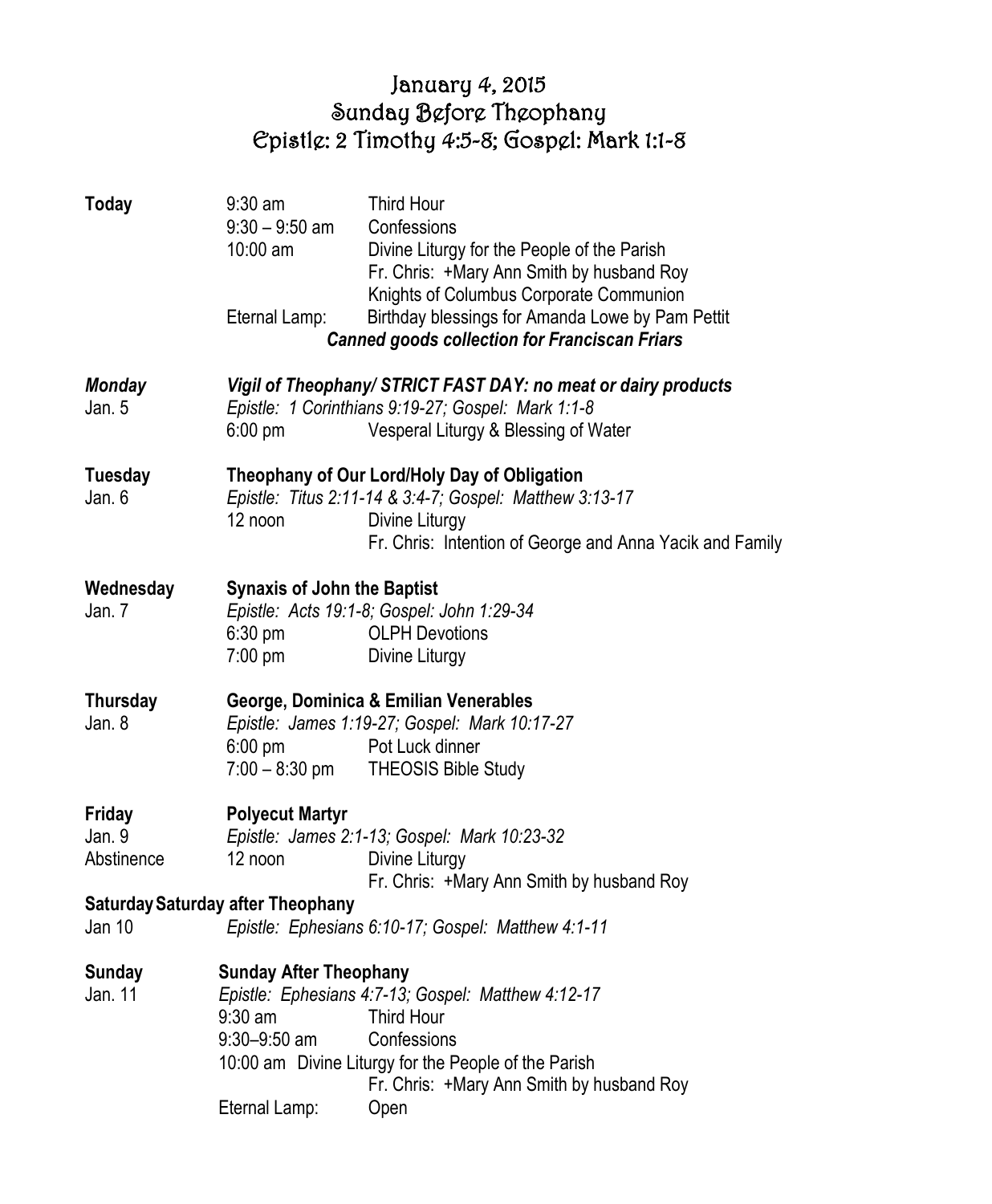#### *O Master and Lord of all, grant healing to your servants. Be clement, show mercy to those who have sinned much, and deliver them, O Christ, from their Iniquities, that they may glorify Your might divine!*

Fr. George Reamulto Fr. Julian Gnall Fr. Alberto Villalobos Fr. Anthony Romero Fr. James Lane



Roy Smith Sven & Barbara Svensson Michele Koetter Abraham Haddad Lillian Murphy Stephen Horner Demetrius Yackanich Jenny Ford Marilyn Fore Robert Hasaka Frank & Martha Arden

Paola Terlaza Henry Zugger John & Margie Disque Phillip Fall Walter Jakymiw Olga Bodnar Frances Brannan John Deflice Kristoff Rajala Jordan Smith Marge Merrills

John Deflice

Carla Matthes Laura Dominguez Robert Zadel Joseph Koetter Mary Nell Preisler Jackie De Paolis Donny Terry Mary Murphy Lorraine Hubbell Quintin Santamaria & Family Heather Mattax Larry Bennett

Katrina Andersonna to the Blessea v weapon against sin, and for healing. **The Joyful Mysteries** *are said everyday until February 2.* Jackie De Paolis Prayers in honor of and to the Blessed Virgin are a powerful

Marilyn Fore-Family If you recite the Rosary at home, please offer these intentions, and join us on Sunday at 9 am.

Al Adamsko

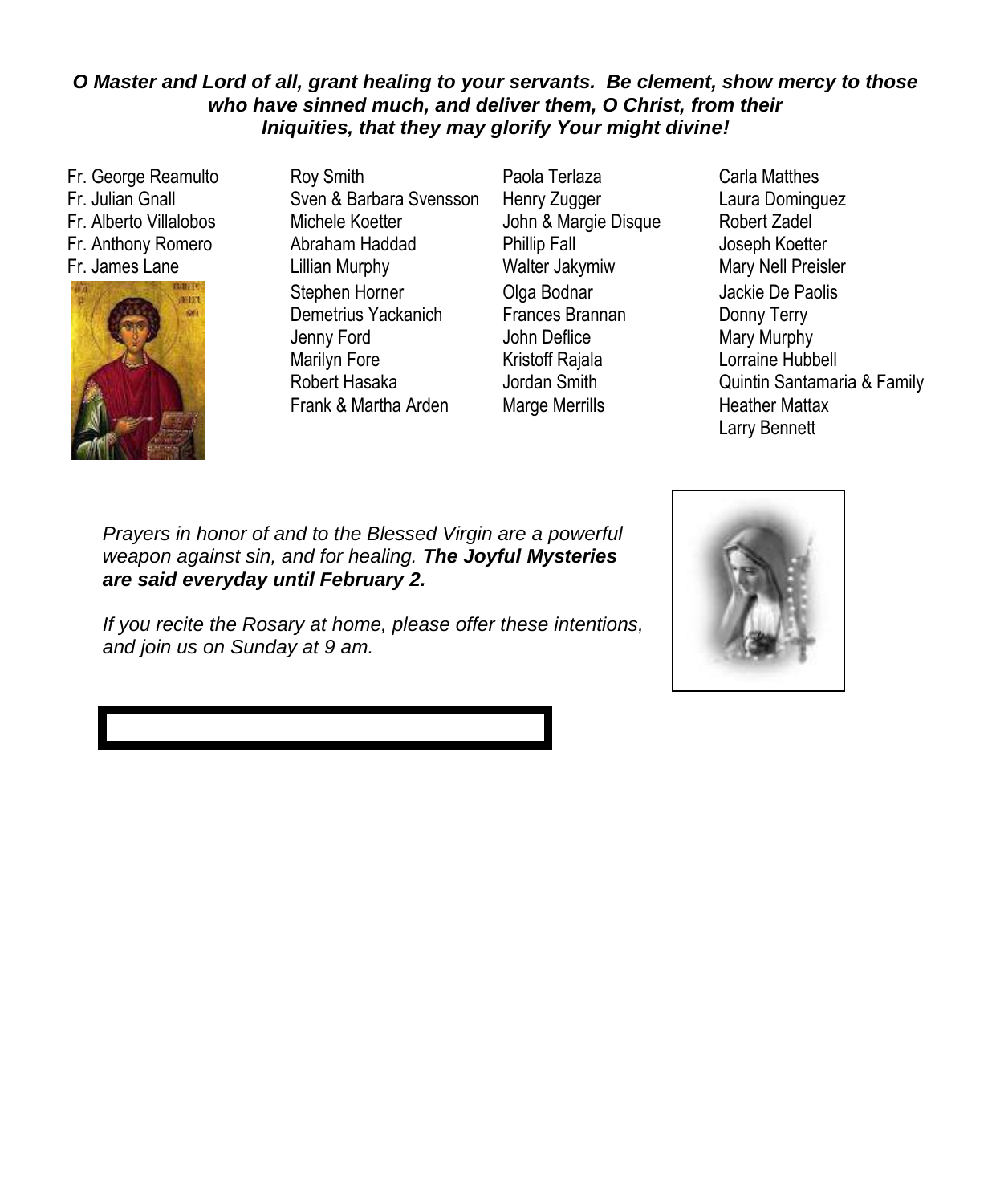#### *Intentions of the Rosary*

**1<sup>st</sup> Decade:** Help for persecuted Catholics, especially in communist and Is **2<sup>nd</sup> Decade:** Spiritual and physical growth of our parish and the Byzantine **3<sup>rd</sup> Decade**: Increase in vocations to priesthood, diaconate, and consecrated life to serve the Byzantine Catholic Church **4 th Decade**: Repose of the souls who have no one praying for them **5 th Decade**: Peace in Ukraine and the Middle East

### *Holy Father's Intentions for January*

**Universal**: Peace. That those from diverse religious traditions and all people of good will may work together for peace.

**Evangelizatiion**: Consecrated life. That in this year dedicated to consecrated life, religious men and women may rediscover the joy of following Christ and strive to serve the poor with zeal.

*Those who recite the Akathist to the Mother of God or the Rosary of the Virgin Mary receive a partial indulgence when they do so in private, plenary indulgence when they do so as a group*

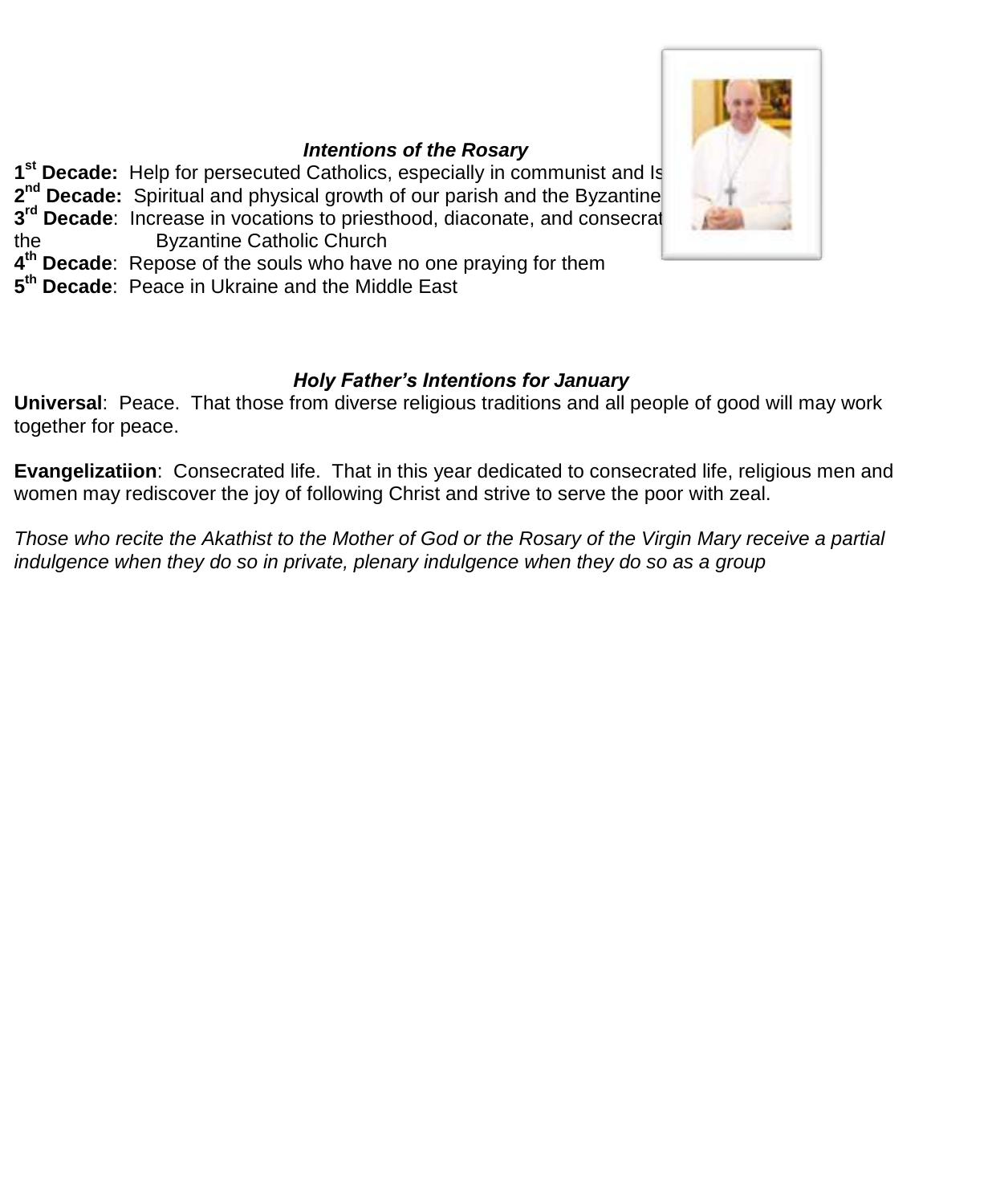**Today the Knights of Columbus** are sitting in the front three pews on both sides of the church with their family members for Corporate Communion Sunday, in honor of our departing pastor Fr. Brian and our new pastor Fr. Artur. This practice is done periodically to remind the Knights of their important roles as men who are to be the leaders of faith at home, in the parish, and in the larger community.

**Special Pancake Breakfast next Sunday**: our famous blueberry and pecan pancakes return with bacon & eggs. The income from this breakfast, hosted by the Knights of Columbus, is to benefit Ashley Garcia's tuition to learn to become a Natural Family practitioner. She will work both at St. Joseph Fertility Clinic and right here with our own parishioners. We will be the first known Byzantine Catholic Church to have its own NFP practitioner! Per usual, donate what you want per plate, no minimum.



**VOCATION ICON** *Today: Riley Next Sunday: Brewer*

**Date Reader Trojca Greeter Host** 1/11 Christy MacMurchadha Helen Blain Reggie Garuti Knights of Columbus



Pancake Breakfast

## **Barbara's Hall Report:**

Well, out with the old year, but thanks to everyone who hosted the social during 2014. We had some real feasts and a few famines when Mr. Nobody brought no food! So in 2015 please sign up to host the social. We have most of 2015 available. Happy New Year to all!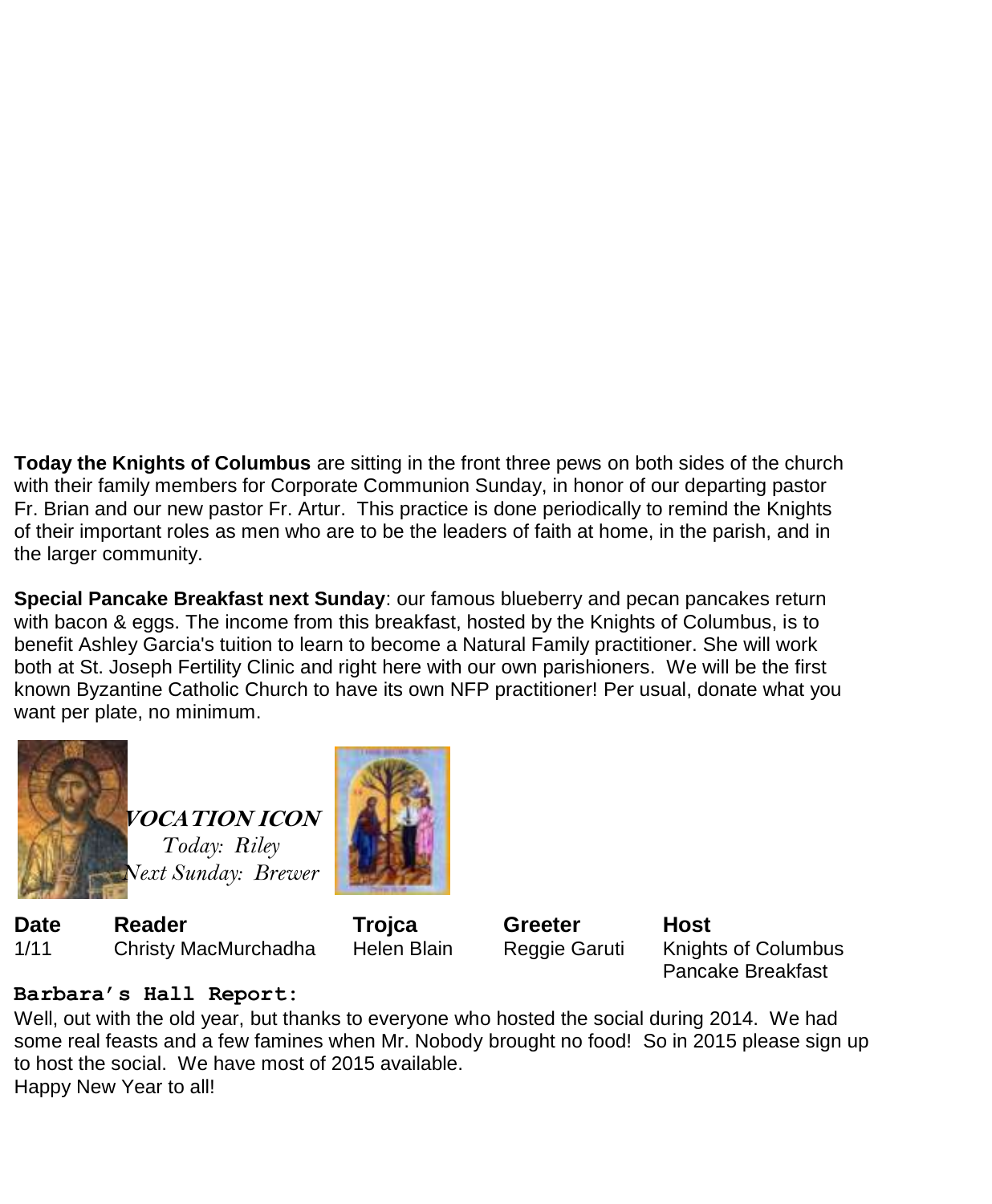**Can you or someone you know:**

-

- **run a modern video camera and download the film into an Apple computer system?**
- **Do you or someone you know how to upload to the internet?** We are going to tape the new semester's CAFE lectures and want to make a You Tube channel and post online for others to benefit.

Please contact Fr. Chris directly, 256-1787 or [frchris.zugger@gmail.com.](mailto:frchris.zugger@gmail.com)

CAFE will start again at UNM soon! If you know students or faculty at UNM who would like to be involved in our Catholic Apologetics Fellowship Evangelization club, please pass on the word. We're on Facebook!

#### **EWTN THIS WEEK**: **THE SITE OF THE TRANSFIGURATION OF JESUS - MOUNT TABOR**

Standing over the Jezreel Valley in the Lower Galilee region of Israel is Mount Tabor, a Christian site that pilgrims from all over the world visit because it is the place of the Transfiguration of Jesus mentioned in Mark 9:2-4.

Sunday 01/04/2015 1:00 PM

**Monday** 01/05/2015 2:30 PM

#### **POPE JOHN PAUL I - THE SMILE OF GOD**

Pope John Paul's peasant origins, his years as a student and parish priest, and his sunny personality are some of the features in this movie. He succeeded Paul VI in 1978, serving as Supreme Pontiff for only 33 days before his death.

**Saturday** 01/10/2015 4:00 PM

# Byzantine Book & Gift Shop

**Image, Symbol and Mystery: an Eastern Christian View of the Sacraments \$15**

Goes through the Seven Holy Mysteries, gives the theology, purpose of the ritual, and how we should respond to all of them.

#### **Lights from the East, Pray For Us \$17**

Short biographies of leading Eastern Saints, including our own Bl. Theodore Romzha and Methodius Trcka, with reflections and even the music of their feast days!

#### **Liturgy: Model of Prayer, Model of Life**

**\$20** One of the best scholars of Byzantine Rite worship gives a readable, accurate study to use for your personal prayer and education alike.

#### *Don't forget Eastern Christians and Their Churches: \$5 a pocket/ purse booklet that will answer all your friends' questions about "that little church you go to."*

*Your purchases support ministries of our parish, and help us to but new stock that will continue to educate minds and lift up souls in prayer!*

> *Congratulations to Dureid & Nahrein Youssef on the Baptism & Chrismation of their son, Lionel*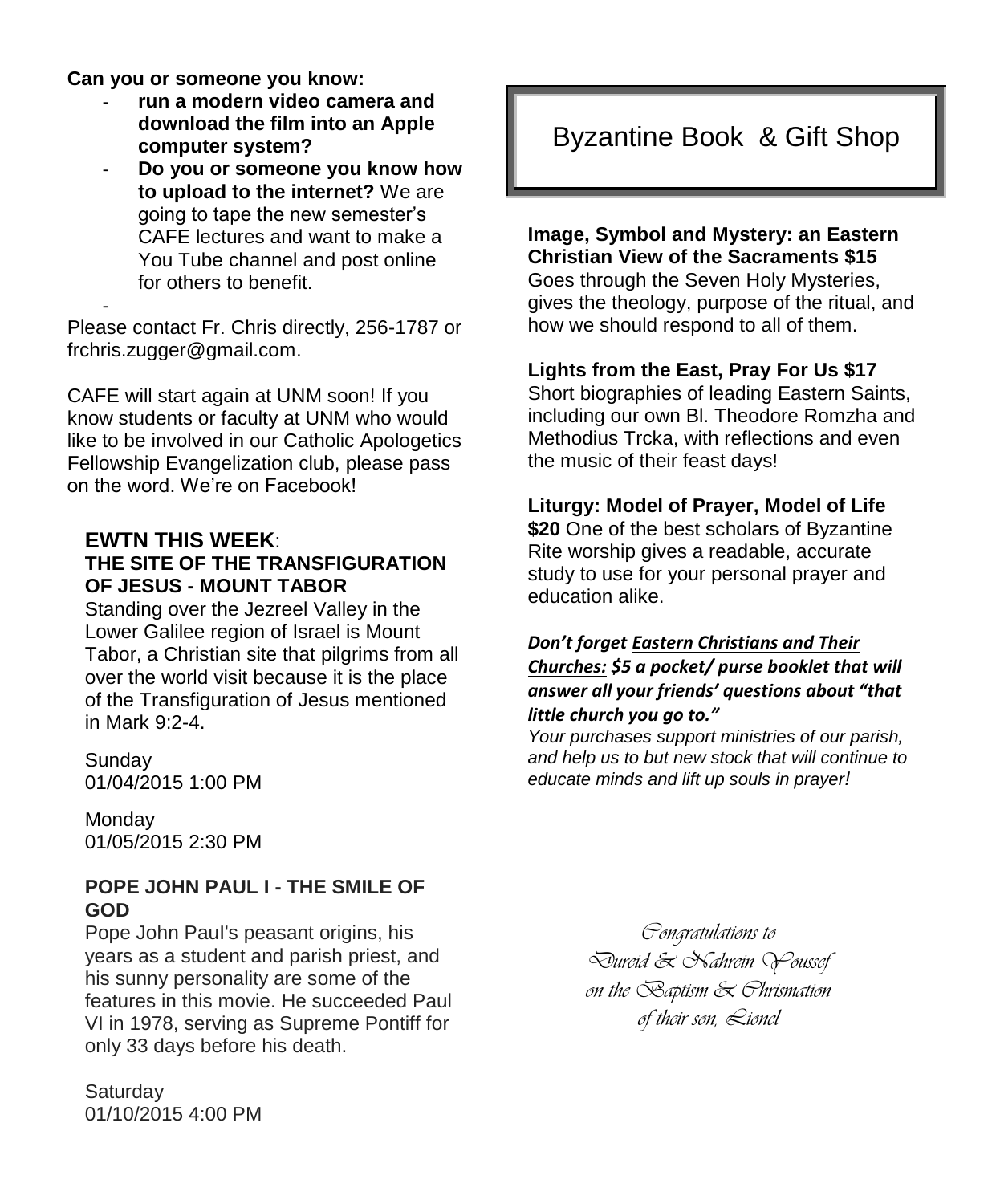# **The Theophany at Home**

January is the season for house blessings. The pastor is invited to come to the family home in order to celebrate this annual rite. **Jordan water from the Theophany service should be provided for Father to do the blessing,** which ideally starts in the family icon corner. Anything else which needs blessings should be placed there, on a white cloth. **The mother has a liturgical role, as she takes a lit candle and leads Father through the house**, turning on the electric lights as they go. The family joins in singing the Theophany troparion, either at the icon corner or the family table, or in a little procession. **Every room is blessed, and Father does not care whether or not the room is clean.** For protection of the family, **all exterior doors are blessed** "in the Name of the Father, the Son, and the Holy Spirit" while Father sprinkles holy water

In this **home-based ritual**, the parish priest comes in his role as spiritual father, and is able to be welcomed by the family in their own domestic church, the extension of the parish community. It is not a time to worry about the house being spotless: more important is that the family's interior life is spotless! Invite Father Brian to come and offer this ritual, and enjoy the peace that comes into a well-blessed home. I know that this was one of the hardest things for me to give up when it became impossible to visit several homes in one day as my body changed and didn't allow for this to happen: I felt that both an important connection of the domestic church with the parish church was lost, and that parishioners lost out on an important sacred event. **Take advantage of the fact that we have a pastor who wants to come and pray with you at your own table!** 

If Father is not able to come, then use the small white pamphlet placed on the announcement table by the front door of the church. The head of the household takes on the liturgical leadership as indeed should be done at family prayer.

**Remember to bring** bottles to collect holy water on January 5/ 6. Sanctified water will be available at either service for you to take home and use. Old holy water should be poured out against a wall where no animal will walk. Use your holy water for house blessings, against sickness or bad dreams, to bless a room after a fight or an angry person has visited your space, to sanctify your own personal work space. Doing so, we invoke the Holy Spirit, Who sanctifies the water at all Blessing rituals, to visit, protect, and shelter us against all harm.

**HOUSE BLESSING SIGN UP** - If you want your home blessed, please sign up on the provided sheet by the front door of the church. Father Artur will put together a schedule once he has an idea of how many homes and where they are. It is a great privilege to have the priest bless your home please consider having it done.